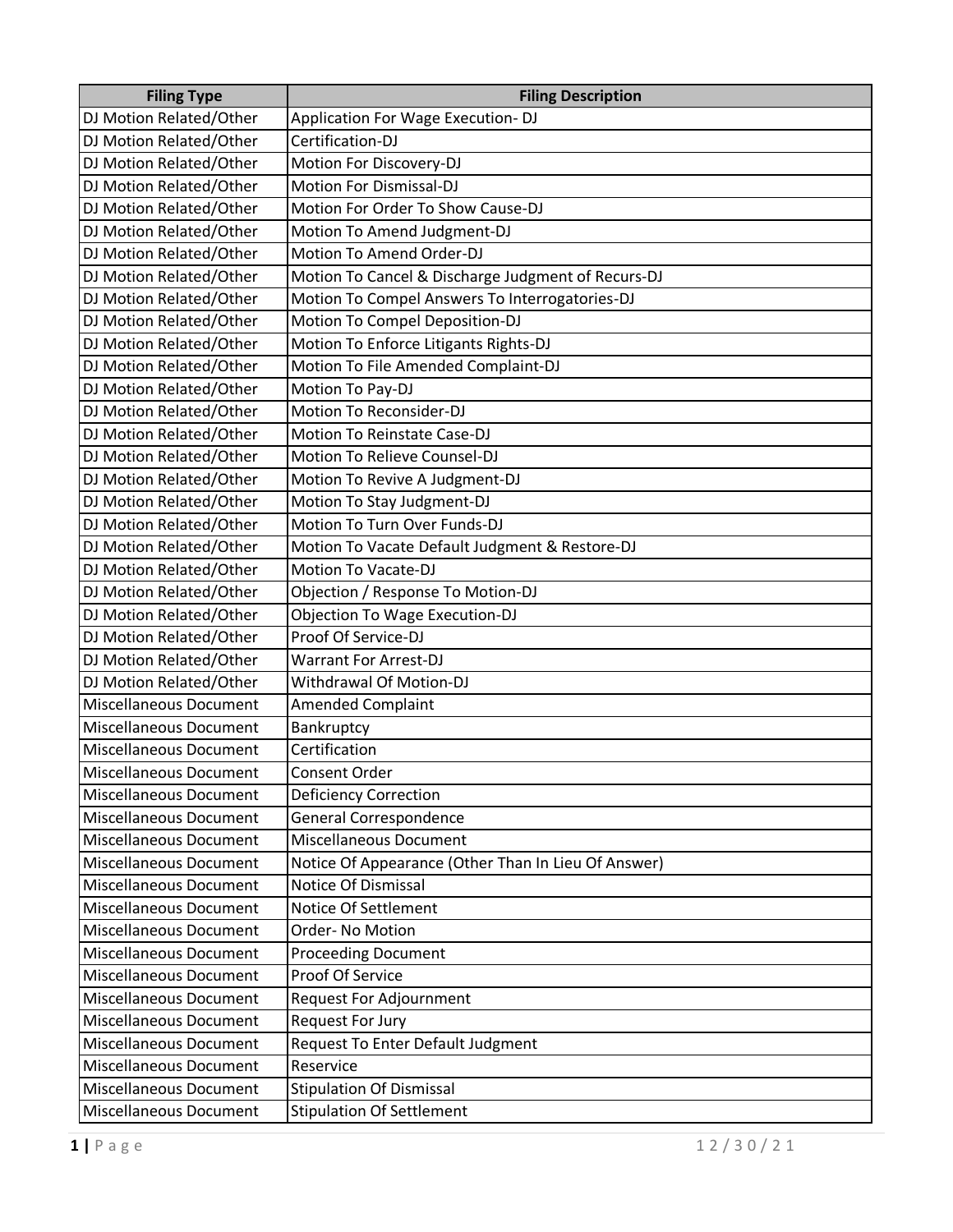| <b>Miscellaneous Document</b> | <b>Substitution Of Attorney</b>                              |
|-------------------------------|--------------------------------------------------------------|
| Motion                        | Application for Order to Show Cause Hearing                  |
| Motion                        | MOTION CORRECTING CLERICAL ERROR                             |
| Motion                        | MOTION FOR ADMISSION PRO HAC VICE                            |
| Motion                        | <b>MOTION FOR DISCOVERY</b>                                  |
| Motion                        | <b>MOTION FOR DISMISSAL</b>                                  |
| Motion                        | Motion for Order to Delete                                   |
| Motion                        | MOTION FOR SUMMARY JUDGMENT                                  |
| Motion                        | MOTION RESTORE ANSWER STRICKEN FOR FAILURE TO MAKE DISCOVERY |
| Motion                        | <b>MOTION TO AMEND JUDGMENT</b>                              |
| Motion                        | <b>MOTION TO AMEND ORDER</b>                                 |
| Motion                        | MOTION TO COMPEL ANSWERS TO INTERROGATORIES                  |
| Motion                        | MOTION TO COMPEL DEPOSITION                                  |
| Motion                        | MOTION TO CONSOLIDATE & TRANSFER TO ANOTHER COURT            |
| Motion                        | MOTION TO CONSOLIDATE & TRANSFER TO ANOTHER VENUE            |
| Motion                        | <b>MOTION TO CONSOLIDATE CASES</b>                           |
| Motion                        | <b>MOTION TO CORRECT DATA</b>                                |
| Motion                        | <b>MOTION TO ENFORCE LITIGANTS RIGHTS</b>                    |
| Motion                        | <b>MOTION TO ENTER JUDGMENT</b>                              |
| Motion                        | MOTION TO ENTER DEFAULT JUDGMENT OUT OF TIME                 |
| Motion                        | MOTION TO FILE AMENDED ANSWER                                |
| Motion                        | MOTION TO FILE OR AMEND COMPLAINT                            |
| Motion                        | MOTION TO GRANT LEAVE TO INTERVENE                           |
| Motion                        | <b>MOTION TO PAY</b>                                         |
| Motion                        | <b>MOTION TO RECONSIDER</b>                                  |
| Motion                        | <b>MOTION TO REINSTATE</b>                                   |
| Motion                        | <b>MOTION TO REINSTATE CASE</b>                              |
| Motion                        | <b>MOTION TO RELIEVE COUNSEL</b>                             |
| Motion                        | MOTION TO REVIVE A JUDGMENT                                  |
| Motion                        | MOTION TO STAY JUDGMENT                                      |
| Motion                        | <b>MOTION TO STRIKE ANSWER</b>                               |
| Motion                        | MOTION TO SUBSTITUTE SERVICE                                 |
| Motion                        | MOTION TO TRANSFER TO ANOTHER COURT                          |
| Motion                        | MOTION TO TRANSFER TO ANOTHER VENUE                          |
| Motion                        | Motion To Turn Over Funds                                    |
| Motion                        | MOTION TO TURN OVER FUNDS THAT SATISFY JUDGMENT              |
| Motion                        | <b>MOTION TO VACATE</b>                                      |
| Motion                        | Motion To Vacate Default Judgment                            |
| Motion                        | MOTION TO VACATE DISMISSAL FOR FAILURE TO MAKE DISCOVERY     |
| <b>Motion Response</b>        | ADJOURNMENT REQUEST (MOTION)                                 |
| <b>Motion Response</b>        | CORRESPONDENCE                                               |
| <b>Motion Response</b>        | CROSS MOTION CORRECTING CLERICAL ERROR                       |
| <b>Motion Response</b>        | CROSS MOTION FOR ADMISSION PRO HAC VICE                      |
| <b>Motion Response</b>        | <b>CROSS MOTION FOR DISCOVERY</b>                            |
| <b>Motion Response</b>        | <b>CROSS MOTION FOR DISMISSAL</b>                            |
| <b>Motion Response</b>        | CROSS MOTION ORDER TO DELETE                                 |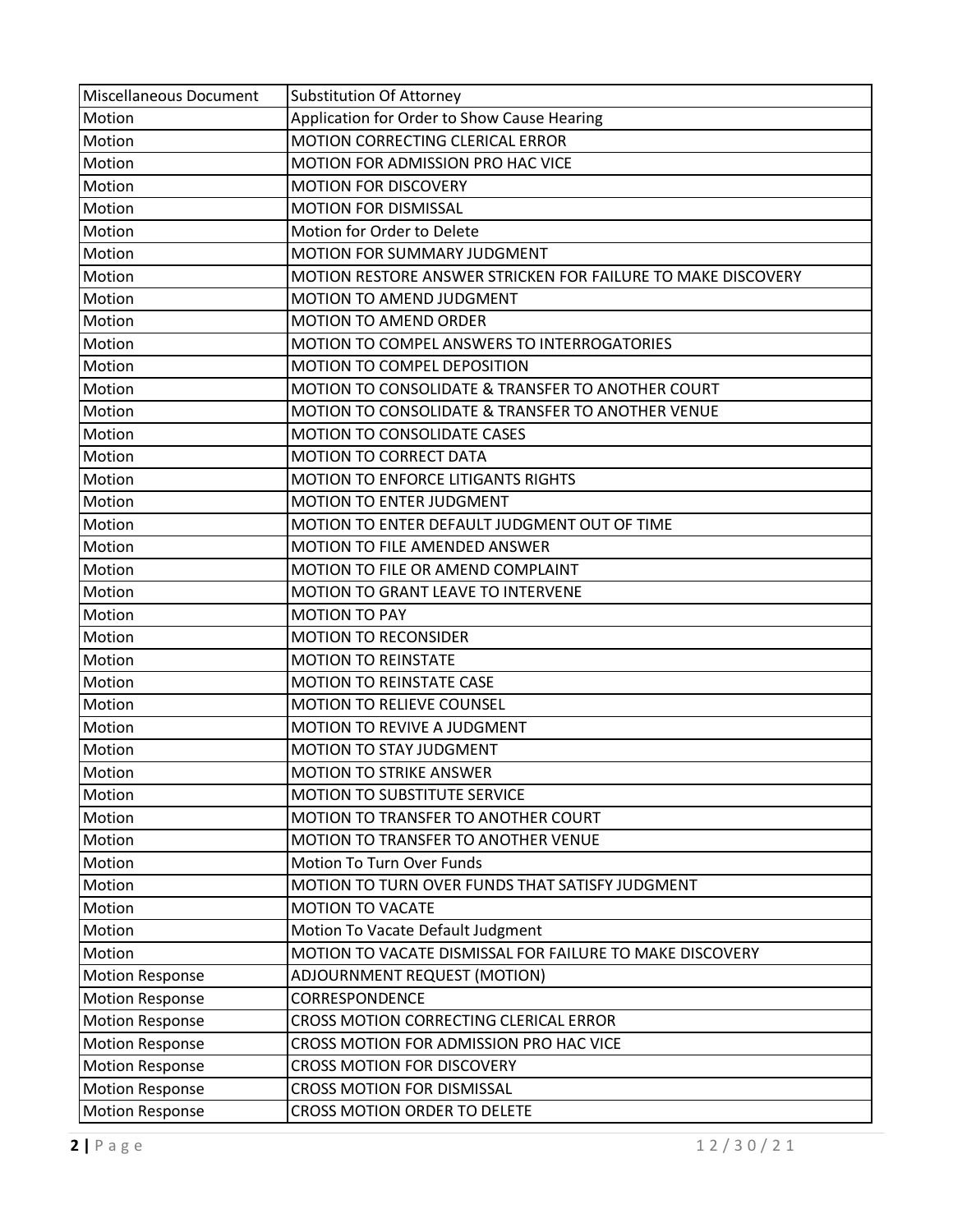| <b>Motion Response</b>      | CROSS MOTION FOR SUMMARY JUDGMENT                              |
|-----------------------------|----------------------------------------------------------------|
| <b>Motion Response</b>      | CROSS MOTION RESTORE ANSWER STRICKEN FOR FAILURE TO MAKE DISC  |
| <b>Motion Response</b>      | CROSS MOTION TO AMEND JUDGMENT                                 |
| <b>Motion Response</b>      | CROSS MOTION TO AMEND ORDER                                    |
| <b>Motion Response</b>      | CROSS MOTION TO APPLICATION FOR ORDER TO SHOW CAUSE            |
| <b>Motion Response</b>      | CROSS MOTION TO COMPEL ANSWERS TO INTERROGATORIES              |
| <b>Motion Response</b>      | CROSS MOTION TO COMPEL DEPOSITION                              |
| <b>Motion Response</b>      | CROSS MOTION TO CONSOLIDATE & TRANSFER TO ANOTHER COURT        |
| <b>Motion Response</b>      | CROSS MOTION TO CONSOLIDATE & TRANSFER TO ANOTHER VENUE        |
| <b>Motion Response</b>      | CROSS MOTION TO CONSOLIDATE CASES                              |
| <b>Motion Response</b>      | CROSS MOTION TO CORRECT DATA                                   |
| <b>Motion Response</b>      | CROSS MOTION TO ENFORCE LITIGANTS RIGHTS                       |
| <b>Motion Response</b>      | CROSS MOTION TO ENTER JUDGMENT                                 |
| <b>Motion Response</b>      | CROSS MOTION TO ENTER DEFAULT JUDGMENT OUT OF TIME             |
| <b>Motion Response</b>      | CROSS MOTION TO FILE AMENDED ANSWER                            |
| <b>Motion Response</b>      | CROSS MOTION TO FILE OR AMEND COMPLAINT                        |
| <b>Motion Response</b>      | CROSS MOTION TO GRANT LEAVE TO INTERVENE                       |
| <b>Motion Response</b>      | <b>CROSS MOTION TO PAY</b>                                     |
| <b>Motion Response</b>      | <b>CROSS MOTION TO RECONSIDER</b>                              |
| <b>Motion Response</b>      | CROSS MOTION TO REINSTATE CASE                                 |
| <b>Motion Response</b>      | CROSS MOTION TO REINSTATE PLAINTIFFS COMPLAINT                 |
| <b>Motion Response</b>      | CROSS MOTION TO RELIEVE COUNSEL                                |
| <b>Motion Response</b>      | CROSS MOTION TO REVIVE A JUDGMENT                              |
| <b>Motion Response</b>      | CROSS MOTION TO STAY JUDGMENT                                  |
| <b>Motion Response</b>      | CROSS MOTION TO STRIKE OR SUPPRESS ANSWER                      |
| <b>Motion Response</b>      | <b>CROSS MOTION TO SUBSTITUTE SERVICE</b>                      |
| <b>Motion Response</b>      | CROSS MOTION TO TRANSFER TO ANOTHER COURT                      |
| <b>Motion Response</b>      | CROSS MOTION TO TRANSFER TO ANOTHER VENUE                      |
| <b>Motion Response</b>      | <b>CROSS MOTION TO TURN OVER FUNDS</b>                         |
| <b>Motion Response</b>      | CROSS MOTION TO TURN OVER FUNDS THAT SATISFY JUDGMT            |
| <b>Motion Response</b>      | <b>CROSS MOTION TO VACATE</b>                                  |
| <b>Motion Response</b>      | CROSS MOTION TO VACATE DEFAULT JUDGMENT & RESTORE              |
| <b>Motion Response</b>      | CROSS MOTION TO VACATE DISMISSAL FOR FAILURE TO MAKE DISCOVERY |
| <b>Motion Response</b>      | OBJECTION/RESPONSE TO MOTION                                   |
| <b>Motion Response</b>      | <b>REPLY BRIEF</b>                                             |
| <b>Motion Response</b>      | WITHDRAWAL OF MOTION                                           |
| Post-Judgment               | <b>Application For Wage Execution</b>                          |
| Post-Judgment               | OBJECTION TO EXECUTION                                         |
| Post-Judgment               | REQUEST FOR EXECUTION AGAINST GOODS AND CHATTEL                |
| Post-Judgment               | REQUEST FOR STATEMENT FOR DOCKETING                            |
| Post-Judgment               | SR38/SR39                                                      |
| Post-Judgment               | <b>WARRANT FOR ARREST</b>                                      |
| Post-Judgment               | <b>WARRANT OF SATISFACTION</b>                                 |
| Post-Judgment               | WRIT OF POSSESSION                                             |
| Post-Judgment               | <b>WRIT OF REPLEVIN</b>                                        |
| <b>Responsive Pleadings</b> | Amended Answer                                                 |
|                             |                                                                |